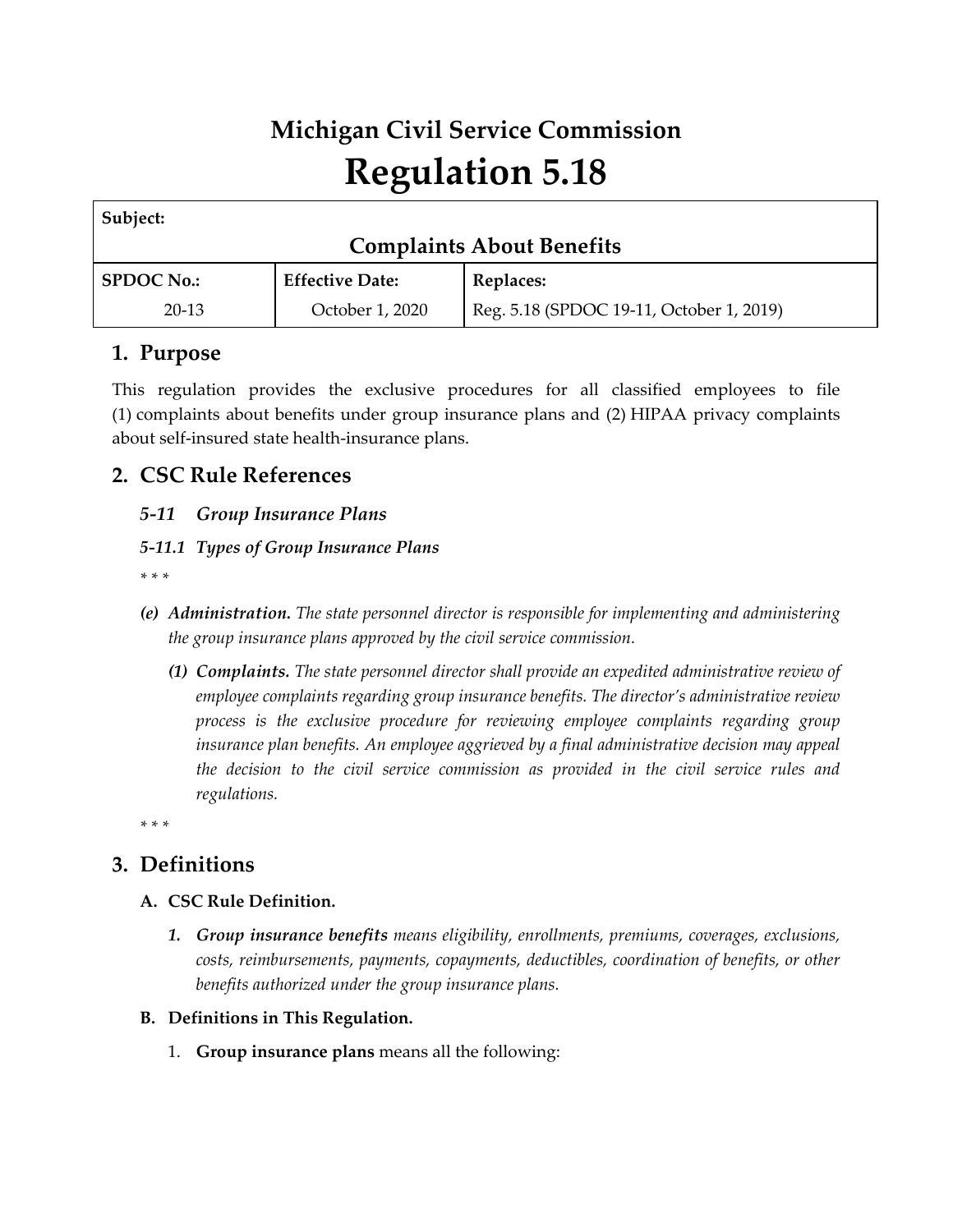- a. The group insurance plans authorized in the compensation plan for employee health, dental, vision, disability, and life for which the State retains the responsibility to pay the cost of all claims.
- b. COBRA and other insurance continuation programs authorized by law or the compensation plan.
- 2. **Qualified pretax plan** means health-care and dependent-care flexible spending accounts and qualified transportation fringe benefits reimbursement plans authorized by law and the commission.
- 3. **Third-party administrator (TPA)** means an organization under contract with the State to administer claims under a group-insurance plan.
- 4. **Voluntary benefits plan (VBP)** means a benefit or insurance plan for which (1) the State does not pay any portion of the costs or benefits and (2) the employee pays all premium costs.

## **4. Standards**

- **A. Complaints About Third-Party Administrator (TPA) Decisions.** A TPA processes claims for the state for some state group-insurance plans, but the state retains responsibility to review these decisions. A classified employee with a complaint over a group-insuranceplan benefit must complain under the exclusive procedure in this regulation.
	- 1. **Plans and third-party administrators.** As of this regulation's effective date, the following TPAs are responsible for the corresponding plans:

| Plan                                                            | Third-Party Administrator (TPA)    |
|-----------------------------------------------------------------|------------------------------------|
| <b>State Health Plan PPO</b>                                    | Blue Cross Blue Shield of Michigan |
| Catastrophic Health Plan                                        | Blue Cross Blue Shield of Michigan |
| State Dental Plan                                               | Delta Dental Plan of Michigan      |
| Preventive Dental Plan                                          | Delta Dental Plan of Michigan      |
| State Vision Plan                                               | EyeMed                             |
| State Behavioral Health & Substance Abuse<br>Plan               | Blue Cross Blue Shield of Michigan |
| <b>State Prescription Drug Plan</b>                             | OptumRx                            |
| Group Life Insurance Plan                                       | Securian Financial Group           |
| Long-term Disability Plan                                       | Sedgwick                           |
| Health-Care or Dependent-Care Flexible<br>Spending Account Plan | WageWorks                          |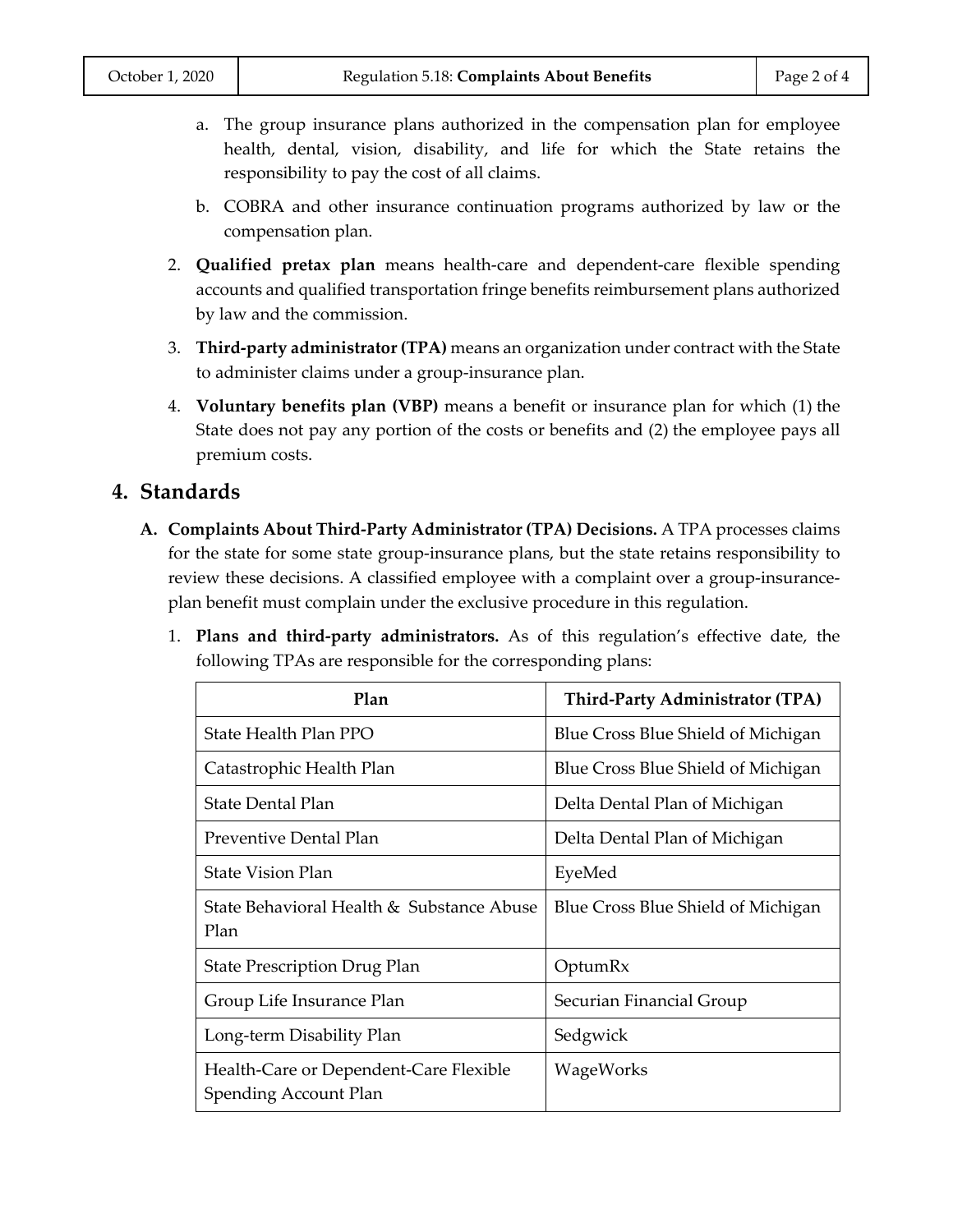- 2. **Initial complaints to TPA.** If an employee has a complaint about a plan decision made by a TPA (e.g., coverage, exclusion, or payment decisions), the employee must first file a complaint with the TPA and exhaust all appeal mechanisms provided by the TPA. All documentation that an employee wants considered in any appeal must be provided by the final appeal available with the TPA; records newly submitted with an appeal to the Employee Benefits Division (EBD) will not be considered.
- 3. **Appeal of final TPA decision.** After exhausting the TPA's complaint and appeal process, an employee who disagrees with a TPA's final decision must file any appeal in writing to the EBD as follows:
	- a. **How to file**. The appeal must be filed with the EBD by email to [MCSC-](mailto:MCSC-EBDAppeal@mi.gov)[EBDAppeal@mi.gov.](mailto:MCSC-EBDAppeal@mi.gov)
	- b. **Time limit.** The EBD must **receive** the appeal within 28 days after the date of the TPA's final decision. If an employee fails to timely appeal, the TPA's decision is final and cannot be further appealed.
	- c. **Contents.** An appeal must include (a) a clear and concise statement of the relief sought and why the TPA's decision is in error and (b) a copy of the final TPA decision being appealed. The EBD will obtain the record from the TPA for its review.
	- d. **Review and decision.** If a timely appeal is filed, the EBD shall review the record from the TPA, the employee's filing, and any other information the EBD deems necessary to evaluate the appeal. The EBD shall then issue a written decision.
- **B. Direct Complaint to Civil Service.** If an employee has a complaint about a groupinsurance-benefit or qualified-pretax-plan decision made by someone other than a TPA (e.g., a plan enrollment decision), the employee must file any complaint in writing directly with the EBD by email to **MCSC-EBDAppeal@mi.gov.** 
	- 1. **Complaint.** The EBD must **receive** the complaint within 28 days after the employee knew of or, in exercising reasonable diligence, should have known of the circumstances giving rise to the complaint.
	- 2. **Contents.** The complaint must include (a) a clear and concise statement of the relief sought and (b) copies of all relevant information and evidence needed to consider the complaint.
	- 3. **Review and decision.** The EBD shall review the appeal and issue a written decision.
- **C. Further Appeal to Commission.** An employee who disagrees with a decision of the EBD, either as an appeal of a TPA decision or after a direct complaint, may appeal the decision to the commission under regulation 8.05.
- **D. HMOs, DHMOs, and VBPs.** Health Maintenance Organizations (HMOs), Dental Health Maintenance Organizations (DHMOs), and Voluntary Benefit Plans (VBPs) are not